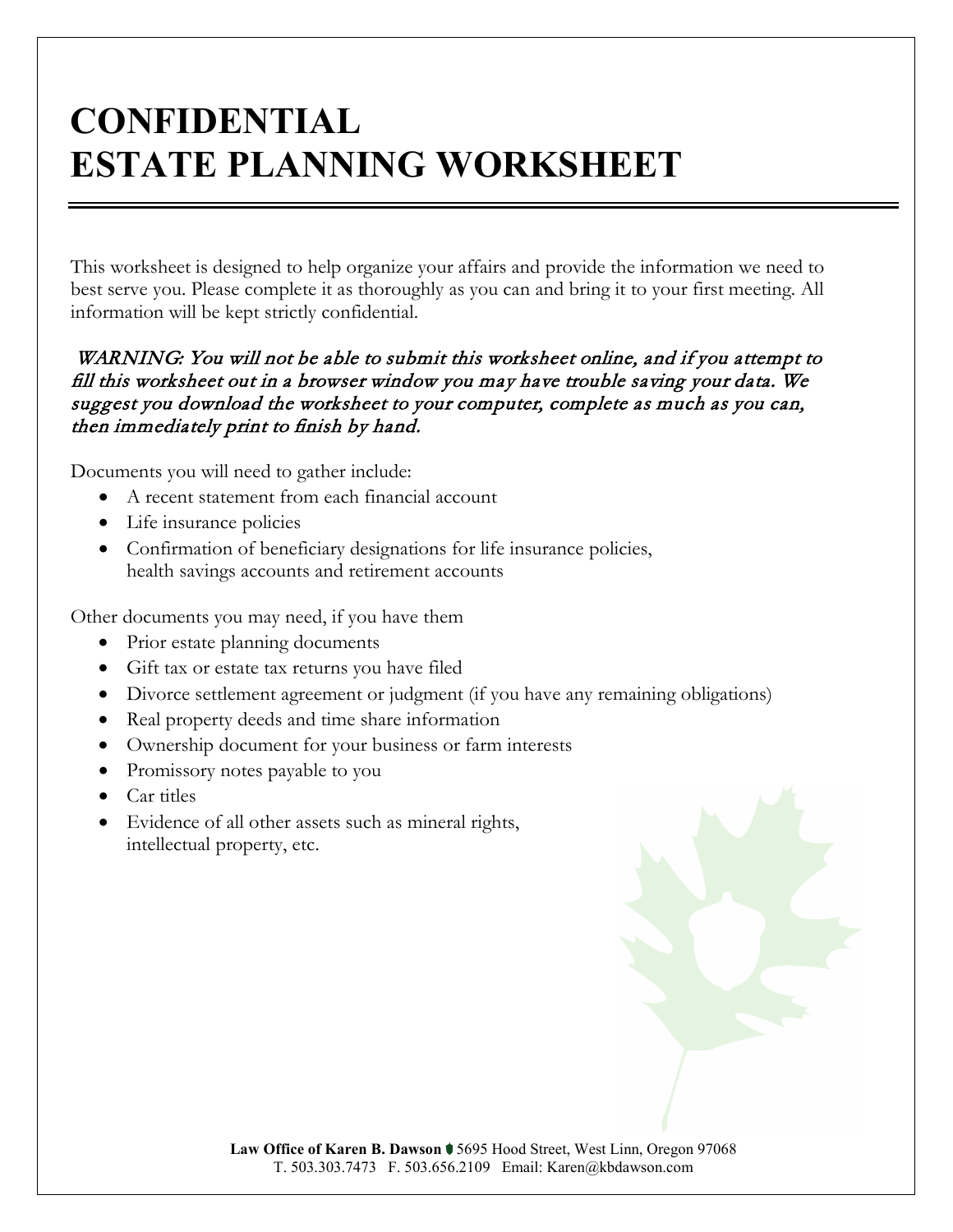## **PERSONAL INFORMATION**

| Full Legal Name<br>Preferred name<br>Home Address<br>City, State, Zip |                                                                                                                       |                                                                                                                                | Birth Date |
|-----------------------------------------------------------------------|-----------------------------------------------------------------------------------------------------------------------|--------------------------------------------------------------------------------------------------------------------------------|------------|
| County                                                                |                                                                                                                       | Email<br>the control of the control of the control of the control of the control of the control of                             |            |
| Home Phone                                                            |                                                                                                                       | Cell Phone                                                                                                                     |            |
|                                                                       | Would you like a<br><u>lext</u> and/or<br><b>Solution</b> reminder of your appointments with us?                      |                                                                                                                                |            |
| Employer                                                              | <u> 1989 - Johann Barn, mars eta bainar eta industrial eta industrial eta industrial eta industrial eta industria</u> | How long have you and your spouse been together?                                                                               |            |
| Spouse's Full Legal Name                                              |                                                                                                                       |                                                                                                                                |            |
| Preferred name                                                        | <u> 1989 - Johann Barbara, margaret eta idazlear</u>                                                                  |                                                                                                                                |            |
| Home Address                                                          | <u> 1989 - Johann Stoff, amerikansk politiker (d. 1989)</u>                                                           |                                                                                                                                |            |
| City, State, Zip                                                      | the control of the control of the control of the control of the control of the control of                             |                                                                                                                                |            |
| County                                                                |                                                                                                                       | Email<br><u> 1989 - Johann John Stone, mars eta inperiodo eta inperiodo eta inperiodo eta inperiodo eta inperiodo eta inpe</u> |            |
| Home Phone                                                            |                                                                                                                       | Cell Phone                                                                                                                     |            |
| Employer                                                              |                                                                                                                       |                                                                                                                                |            |
| <b>ADVISORS</b>                                                       |                                                                                                                       |                                                                                                                                |            |
|                                                                       | Name                                                                                                                  |                                                                                                                                | Telephone  |
| Accountant:                                                           |                                                                                                                       |                                                                                                                                |            |
| Financial Advisor:                                                    |                                                                                                                       |                                                                                                                                |            |
|                                                                       |                                                                                                                       |                                                                                                                                |            |
| Life Insurance Agent:                                                 |                                                                                                                       |                                                                                                                                |            |
| <b>Stock Broker:</b>                                                  |                                                                                                                       |                                                                                                                                |            |
| Trustee (if any):                                                     |                                                                                                                       |                                                                                                                                |            |
|                                                                       | Who referred you (or how you heard about us):                                                                         |                                                                                                                                |            |
|                                                                       |                                                                                                                       |                                                                                                                                |            |
|                                                                       | What are your primary objectives for estate planning at this time (check all that apply)                              |                                                                                                                                |            |
|                                                                       | Protect children/grandchildren                                                                                        | Ease of mind                                                                                                                   |            |
| <b>Reduce Estate Taxes</b>                                            |                                                                                                                       | Upcoming surgery; date if applicable ___________                                                                               |            |
| Avoid probate                                                         |                                                                                                                       | Upcoming travel plans                                                                                                          |            |
| Organize our affairs                                                  |                                                                                                                       | Have procrastinated long enough                                                                                                |            |
|                                                                       | Make our financial planner happy                                                                                      | Protect us and our assets if we become incapacitated                                                                           |            |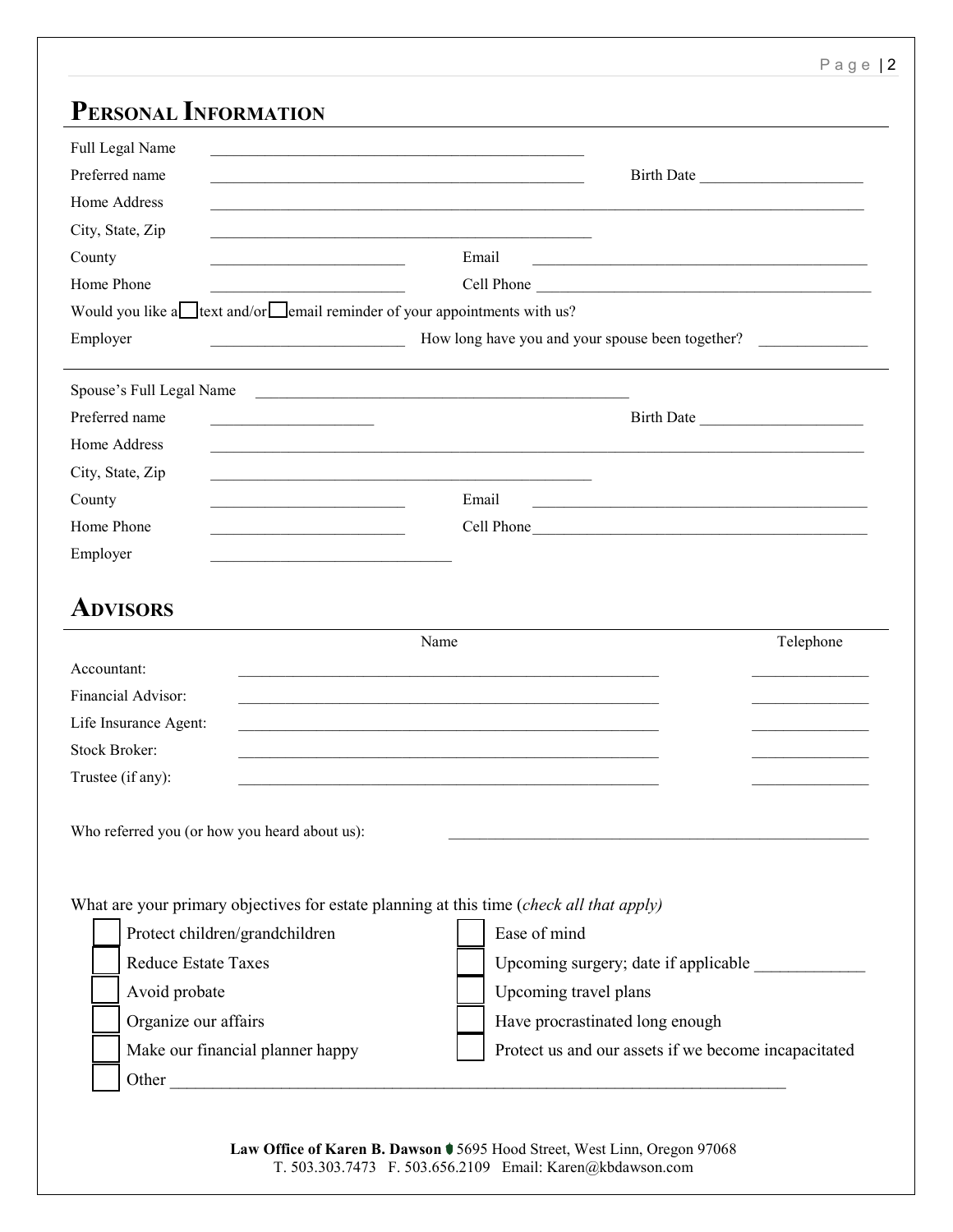Page | 3

## **CHILDREN AND/OR OTHER DEPENDENTS**

| Full Legal Name<br>Home Address  | Birth date<br><u> 1980 - Johann Barn, mars ann an t-Amhain an t-Amhain an t-Amhain an t-Amhain an t-Amhain an t-Amhain an t-Amh</u>                  |           |
|----------------------------------|------------------------------------------------------------------------------------------------------------------------------------------------------|-----------|
| City, State, Zip<br>Email:       | Tel. Nos. (Home and Cell)                                                                                                                            |           |
| Natural<br>Child Of:             | Married<br>Needs Special Care<br>Legally Adopted<br>Both of us<br>One of us: $\frac{1}{\sqrt{1-\frac{1}{2}}}\left  \int_{-\infty}^{\infty}$          | Dependent |
| Full Legal Name<br>Home Address  | Birth date<br>and the control of the control of the control of the control of the control of the control of the control of the                       |           |
| City, State, Zip<br>Email:       |                                                                                                                                                      |           |
| Natural<br>Child Of:             | Married<br>Needs Special Care<br>Legally Adopted<br>One of us: $\frac{1}{\sqrt{1-\frac{1}{2}}}\left  \int_{-\infty}^{\infty}$<br>Both of us          | Dependent |
| Full Legal Name<br>Home Address  | Birth date<br><u> 1980 - Johann Barbara, martin amerikan basal dan berasal dalam basal dalam basal dan berasal dalam basal dala</u>                  |           |
| City, State, Zip                 |                                                                                                                                                      |           |
| Email:                           | the control of the control of the control of                                                                                                         |           |
| Natural<br>Child Of:             | Married<br>Needs Special Care<br>Legally Adopted<br>Both of us<br>One of us: $\frac{1}{2}$ One of us:                                                | Dependent |
| Full Legal Name<br>Home Address  | Birth date                                                                                                                                           |           |
| City, State, Zip                 |                                                                                                                                                      |           |
| Email:                           | Tel. Nos. (Home and Cell)                                                                                                                            |           |
| Natural<br>Child Of:             | Married<br>Needs Special Care<br>Legally Adopted<br>Both of us<br>One of us:<br><u> 1990 - Johann Barbara, martin a</u>                              | Dependent |
| Full Legal Name                  | Birth date                                                                                                                                           |           |
| Home Address<br>City, State, Zip |                                                                                                                                                      |           |
| Email:                           |                                                                                                                                                      |           |
| Natural<br>Child Of:             | Needs Special Care<br>Legally Adopted<br>Married<br>Both of us<br>One of us: $\frac{1}{2}$ One of us:                                                | Dependent |
|                                  | Law Office of Karen B. Dawson $\blacklozenge$ 5695 Hood Street, West Linn, Oregon 97068<br>T. 503.303.7473 F. 503.656.2109 Email: Karen@kbdawson.com |           |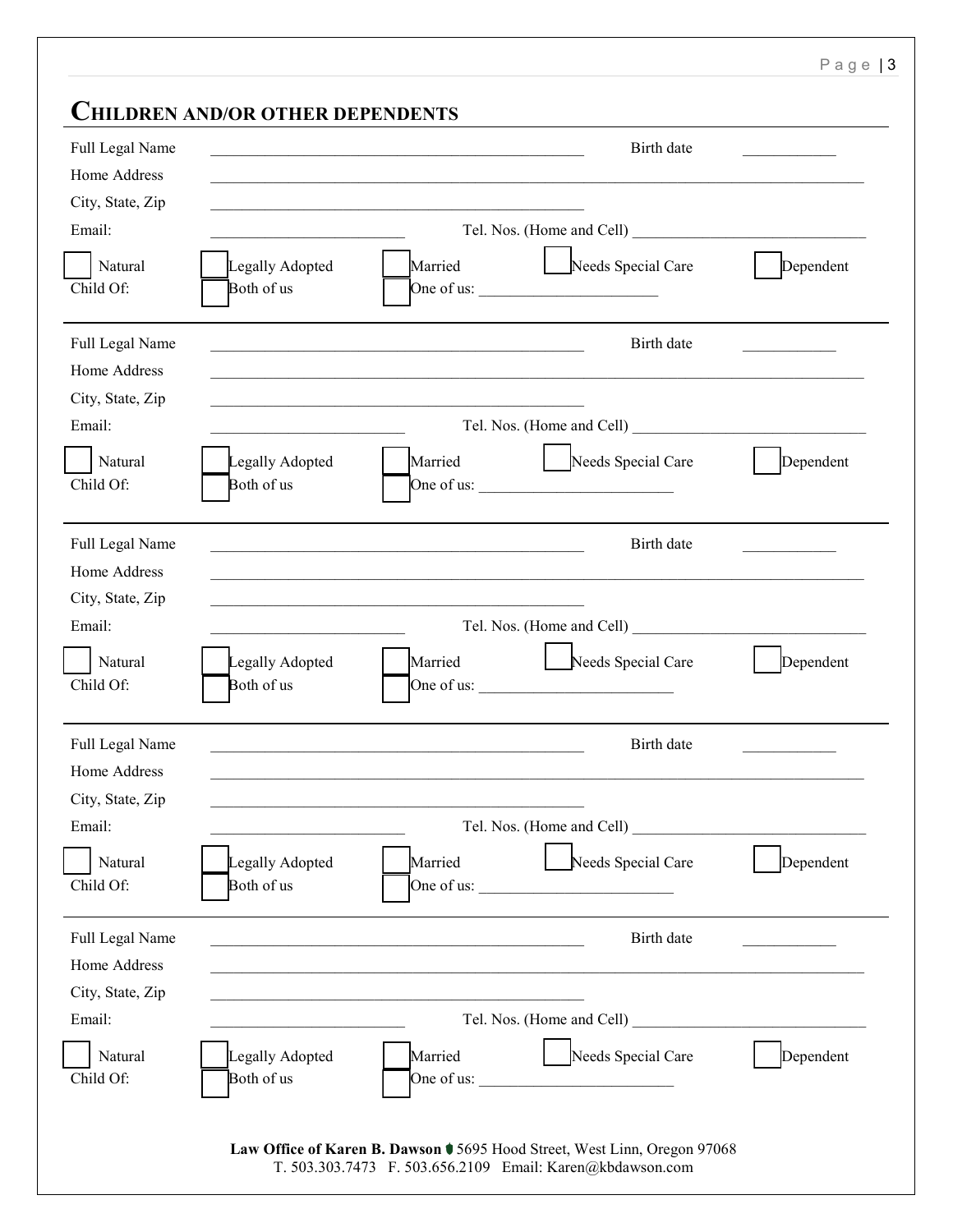## **NOMINATE PEOPLE TO ACT FOR YOU**

## **MEDICAL DECISION MAKERS**

Who do you nominate to make medical decisions for you when you are unable to communicate your wishes?

|                   | Full Legal Name: Relationship: Relationship: Relationship: |  |
|-------------------|------------------------------------------------------------|--|
|                   |                                                            |  |
|                   |                                                            |  |
|                   |                                                            |  |
|                   |                                                            |  |
|                   |                                                            |  |
|                   |                                                            |  |
|                   |                                                            |  |
|                   |                                                            |  |
|                   |                                                            |  |
| <b>FOR SPOUSE</b> |                                                            |  |
|                   |                                                            |  |
|                   |                                                            |  |
|                   |                                                            |  |
|                   |                                                            |  |
|                   |                                                            |  |
|                   |                                                            |  |
|                   |                                                            |  |
|                   |                                                            |  |
|                   |                                                            |  |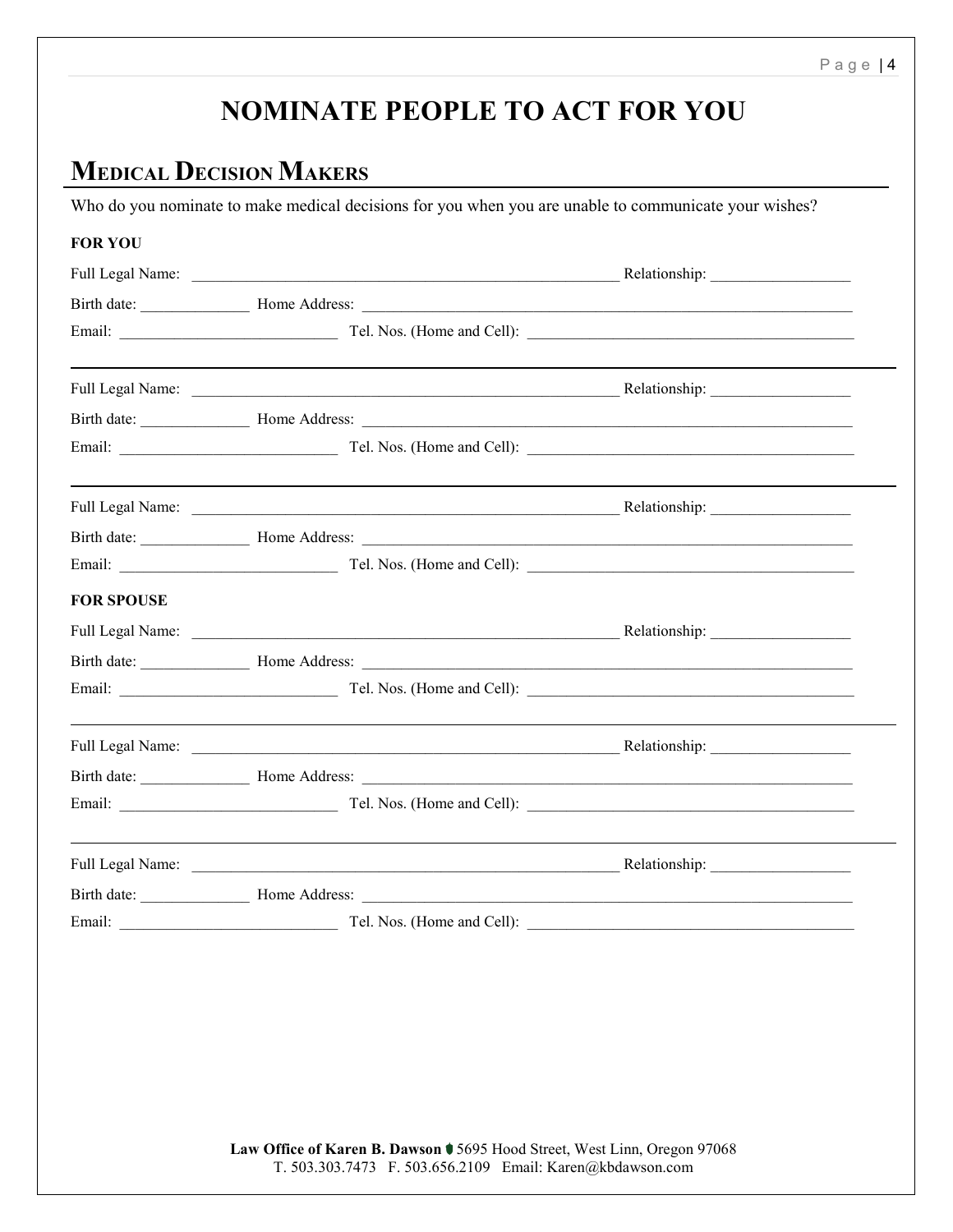# **GUARDIANS FOR YOUR CHILDREN (IF NEEDED)**

|                   | <b>TRUSTEES FOR YOUR CHILDREN (IF NEEDED)</b>                                                                                                                                                                                  |  |
|-------------------|--------------------------------------------------------------------------------------------------------------------------------------------------------------------------------------------------------------------------------|--|
|                   | Who do you nominate to manage the inheritance you leave for your minor or young adult children?                                                                                                                                |  |
|                   |                                                                                                                                                                                                                                |  |
|                   |                                                                                                                                                                                                                                |  |
|                   |                                                                                                                                                                                                                                |  |
|                   |                                                                                                                                                                                                                                |  |
|                   |                                                                                                                                                                                                                                |  |
|                   |                                                                                                                                                                                                                                |  |
|                   | <b>FINANCIAL MANAGEMENT DURING YOUR INCAPACITY</b><br>Who do you nominate to manage your property and assets when you are incapacitated?                                                                                       |  |
| <b>FOR YOU</b>    |                                                                                                                                                                                                                                |  |
|                   |                                                                                                                                                                                                                                |  |
| Home Address:     |                                                                                                                                                                                                                                |  |
|                   | <u> 1989 - Johann Barn, fransk politik (f. 1989)</u>                                                                                                                                                                           |  |
|                   | <u> 1999 - Johann Stein, marwolaethau a bhann an t-Amhain ann an t-Amhain an t-Amhain an t-Amhain an t-Amhain an </u>                                                                                                          |  |
|                   | Full Legal Name: Name: Name: Relationship: Name: Relationship: Name: Relationship: Name: Name: Relationship: Name: Relationship: Name: Relationship: Name: Relationship: Name: Relationship: Name: Relationship: Name: Relatio |  |
|                   |                                                                                                                                                                                                                                |  |
|                   |                                                                                                                                                                                                                                |  |
|                   |                                                                                                                                                                                                                                |  |
| <b>FOR SPOUSE</b> |                                                                                                                                                                                                                                |  |
|                   |                                                                                                                                                                                                                                |  |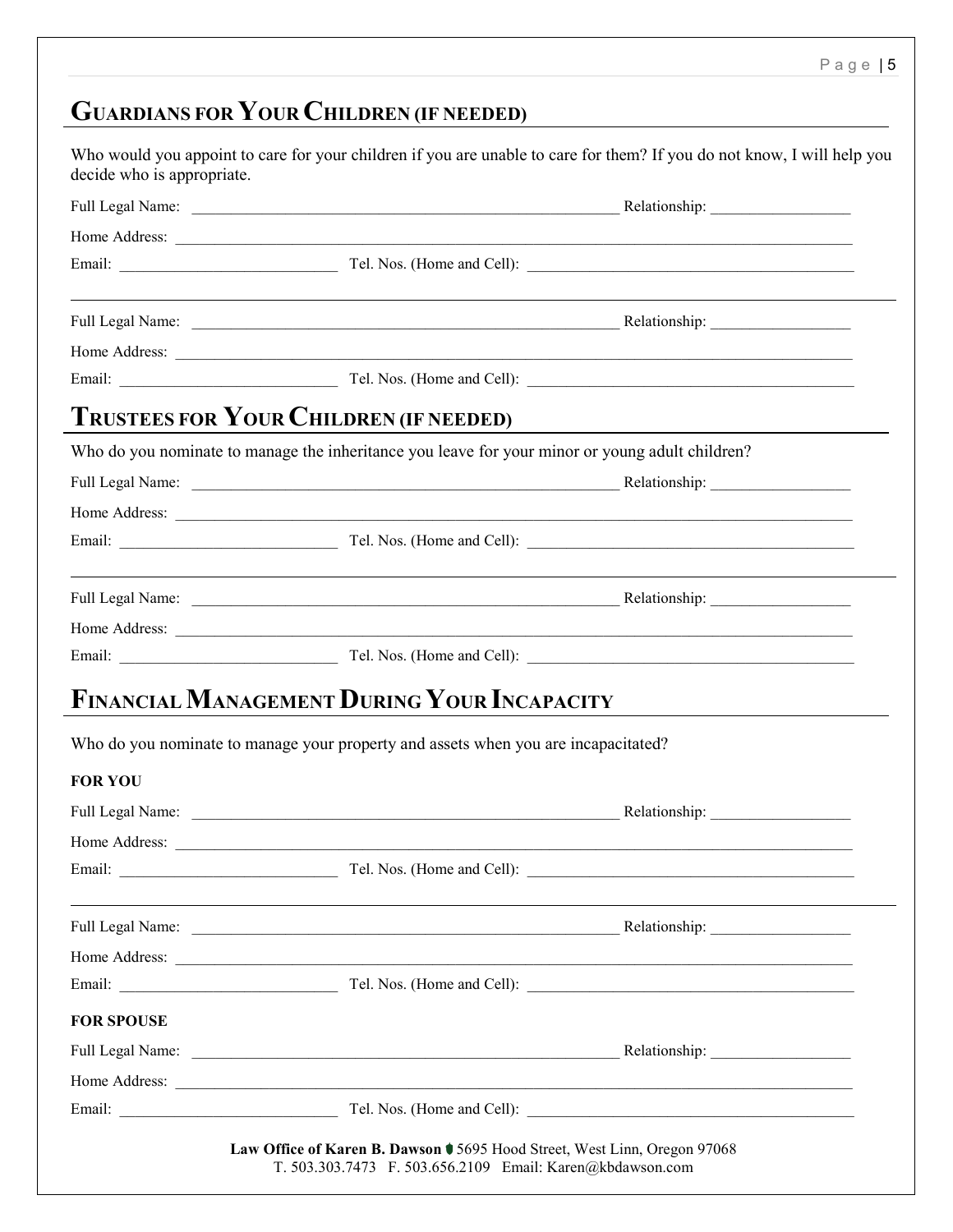|                   | Home Address: <u>Queen Communication</u>                                                                                                                                                                                             |  |
|-------------------|--------------------------------------------------------------------------------------------------------------------------------------------------------------------------------------------------------------------------------------|--|
|                   |                                                                                                                                                                                                                                      |  |
|                   | <b>EXECUTOR/ADMINISTRATOR OF YOUR ESTATE AFTER DEATH</b>                                                                                                                                                                             |  |
|                   | Who do you nominate to administer your estate and distribute your property after your death?                                                                                                                                         |  |
| <b>FOR YOU</b>    |                                                                                                                                                                                                                                      |  |
|                   |                                                                                                                                                                                                                                      |  |
|                   |                                                                                                                                                                                                                                      |  |
|                   | Email: Tel. Nos. (Home and Cell):                                                                                                                                                                                                    |  |
|                   |                                                                                                                                                                                                                                      |  |
|                   | Home Address: <u>and the Sales of the Sales of the Sales of the Sales of the Sales of the Sales of the Sales of the Sales of the Sales of the Sales of the Sales of the Sales of the Sales of the Sales of the Sales of the Sale</u> |  |
|                   |                                                                                                                                                                                                                                      |  |
| <b>FOR SPOUSE</b> |                                                                                                                                                                                                                                      |  |
|                   |                                                                                                                                                                                                                                      |  |
|                   | Home Address: <u>and a series of the series of the series of the series of the series of the series of the series of the series of the series of the series of the series of the series of the series of the series of the serie</u> |  |
|                   |                                                                                                                                                                                                                                      |  |
|                   |                                                                                                                                                                                                                                      |  |
|                   | Home Address: <u>and the Address</u> contains the action of the Address contains the Address contains the Address contains the Address contains the Address contains the Address contains the Address contains the Address contains  |  |
|                   |                                                                                                                                                                                                                                      |  |
|                   | <b>CARETAKER FOR YOUR PETS (IF NEEDED)</b>                                                                                                                                                                                           |  |
|                   | Who would you ask to care for your pets if you both are unable to care for them?                                                                                                                                                     |  |
|                   |                                                                                                                                                                                                                                      |  |
|                   |                                                                                                                                                                                                                                      |  |
|                   |                                                                                                                                                                                                                                      |  |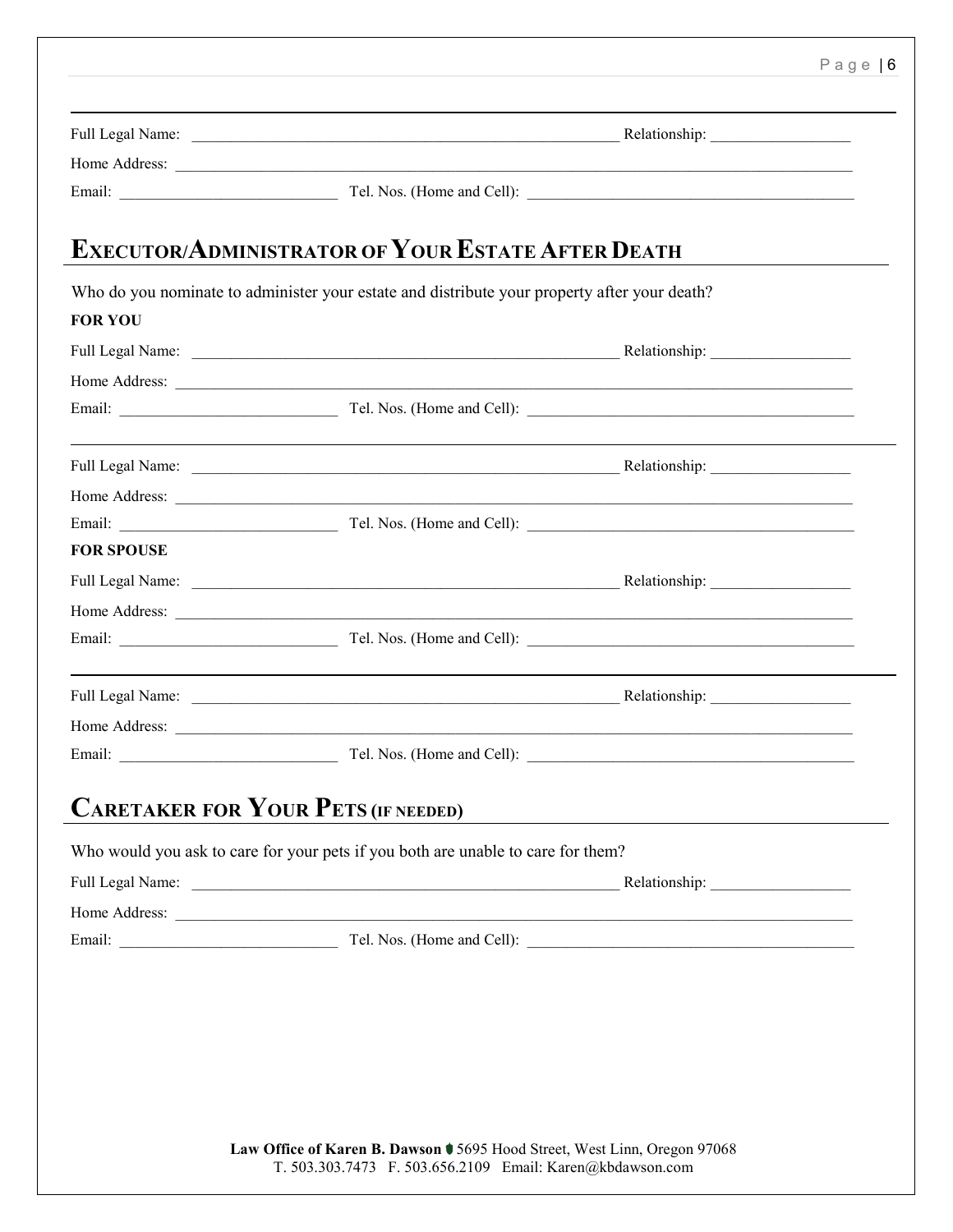## *YOUR DISTRIBUTION PLANS*

## **SPECIFIC GIFTS**

Are there any specific assets or cash amounts that you would like to leave to certain people or charities? Indicate whether these gifts are to be made even if your spouse is alive.

| <b>Amount or Property</b> | Contingent on spouse predeceasing? |
|---------------------------|------------------------------------|
|                           |                                    |
|                           |                                    |
|                           |                                    |
|                           |                                    |

## **DIVISION OF THE REST OF OUR PROPERTY**

How would you like to divide the remainder of your estate after personal property and specific gifts have been distributed?

**ALL TO MY SPOUSE, and then after their death to be divided between my children and/or grandchildren** 

**SOME TO MY SPOUSE AND SOME TO BE DIVIDED BETWEEN MY CHILDREN AND/OR GRANDCHILDREN** 

**TO MY CHILDREN AND/OR GRANDCHILDREN** 

**DIVIDE AMONG NAMED INDIVIDUALS and/or CHARITIES:**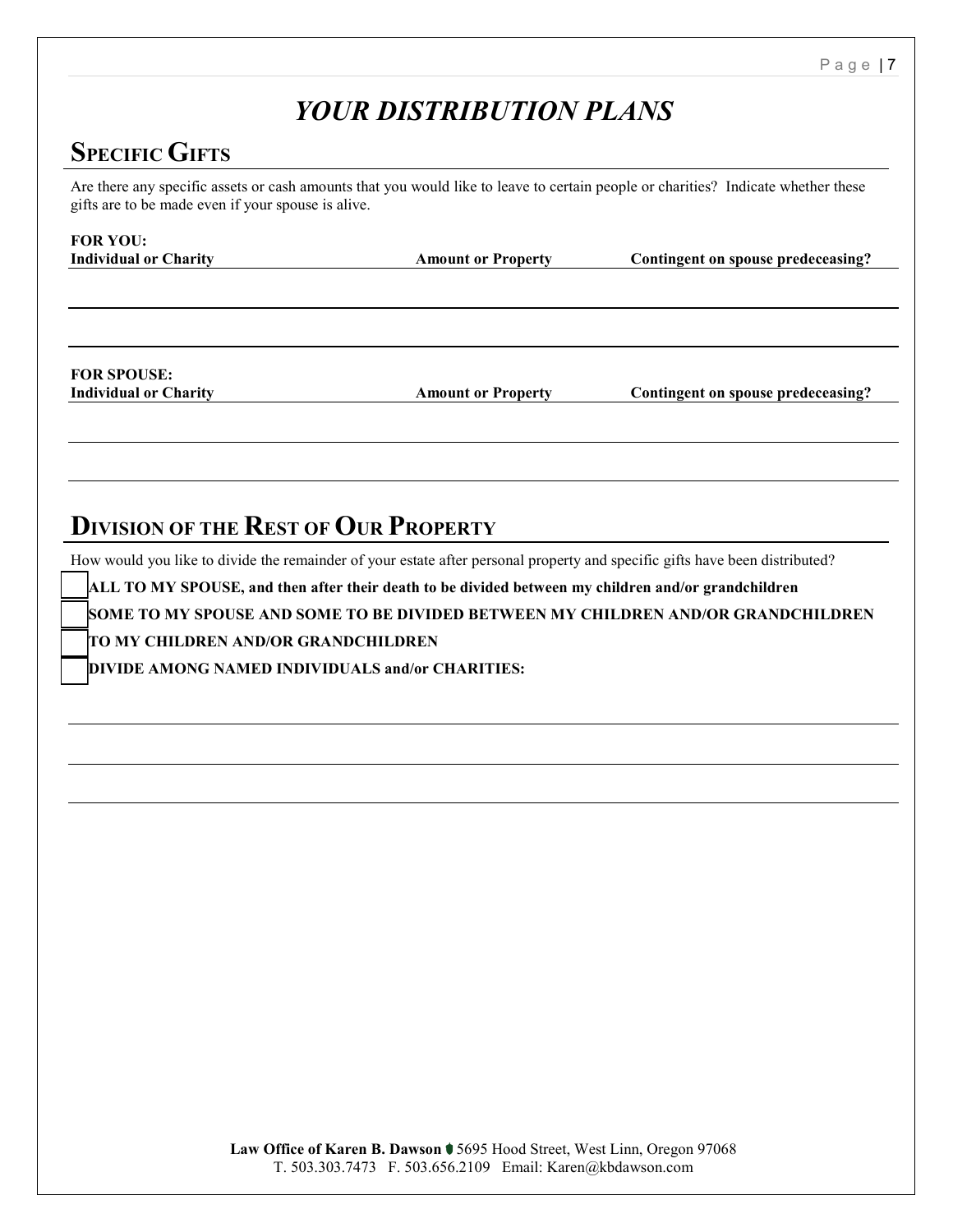# **OTHER QUESTIONS**

| (Please check "Yes" or "No" for your answers)                                                                                        |  |
|--------------------------------------------------------------------------------------------------------------------------------------|--|
| Do any of your children receive governmental support or benefit?                                                                     |  |
| Do any of your children have special educational, medical or physical needs?                                                         |  |
| Do you support any charitable organizations now that you wish to make provisions for at the time of your death?                      |  |
| Are you or your spouse currently the beneficiary of anyone else's trust?                                                             |  |
| Are you or your spouse receiving Social security, Disability, or other governmental benefits?                                        |  |
| Are you or your spouse a Veteran?                                                                                                    |  |
| Do you provide primary or other major financial support to adult children or others?                                                 |  |
| Have either you or your spouse been divorced?                                                                                        |  |
| Are you making payments pursuant to a divorce or property settlement agreement? (Please furnish a copy)                              |  |
| Have you or your spouse been widowed? (If a federal estate tax return or state death tax return was filed, please<br>furnish a copy) |  |
| In what states have you lived with your current spouse? During what periods of time did you reside there?                            |  |
| Have you or your spouse ever filed federal or state gift tax returns? (Please furnish copies of these returns)                       |  |
| Have you or your spouse completed previous will, trust, or estate planning? (Please furnish copies of these<br>documents)            |  |
| Are both you and your spouse United States citizens?                                                                                 |  |
| Do you or your spouse have any on-going or new health concerns that we should discuss? Any scheduled<br>surgeries? (Please explain)  |  |
|                                                                                                                                      |  |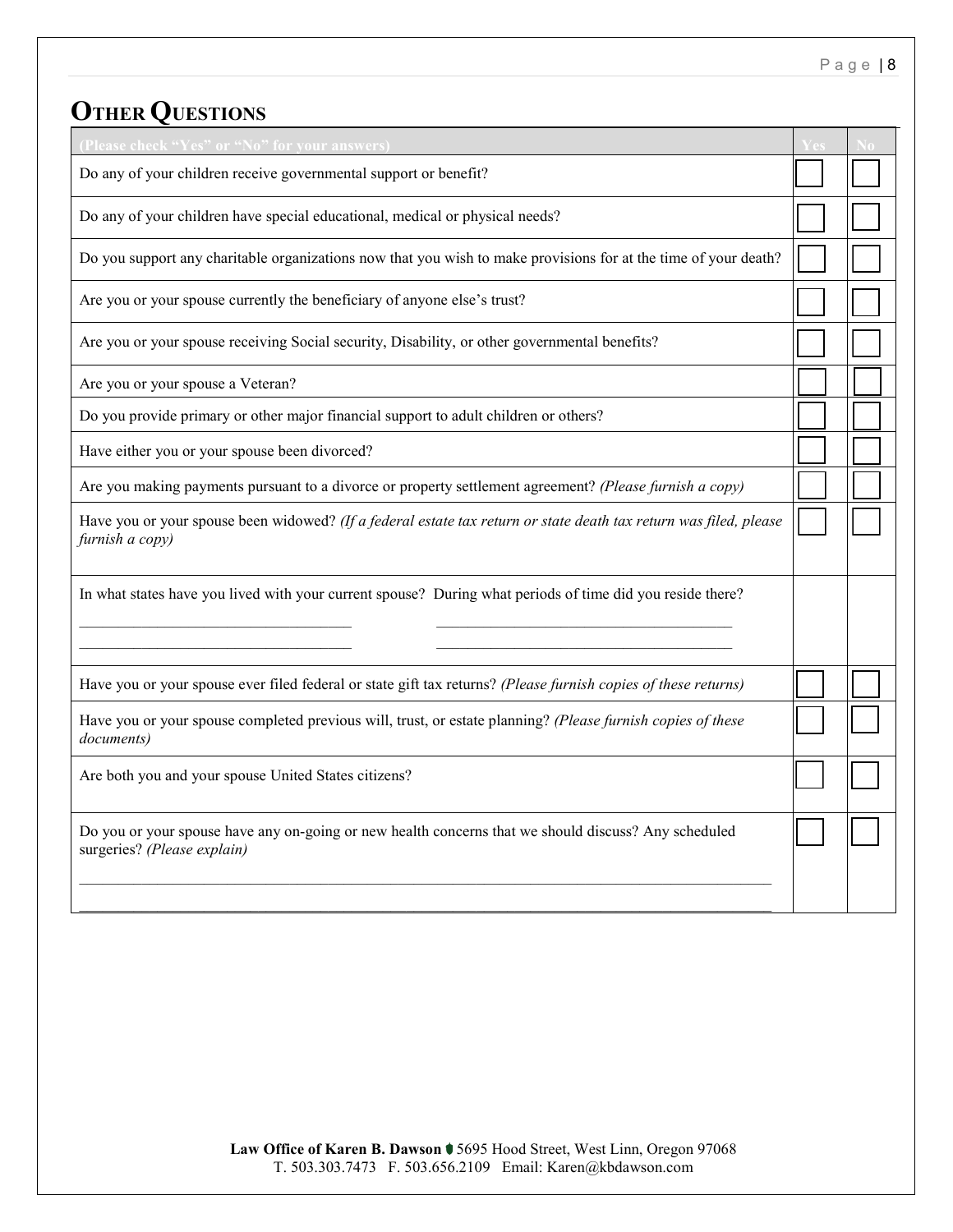## **PROPERTY INFORMATION**

## **BANK ACCOUNTS**

#### **Documents to gather:** Bank statements

Note: If account is in your name (or in your spouse's name) for the benefit of a minor, please specify and give minor's name.

| Name of Bank or Credit Union | Type of Account | Account Number | Owner | Amount |
|------------------------------|-----------------|----------------|-------|--------|
|                              |                 |                |       |        |
|                              |                 |                |       |        |
|                              |                 |                |       |        |
|                              |                 |                |       |        |
|                              |                 |                |       |        |
|                              |                 |                |       |        |
|                              |                 |                |       |        |
|                              |                 |                |       |        |
|                              |                 |                |       |        |
|                              |                 |                |       |        |
|                              |                 |                |       |        |

### **REAL ESTATE**

Documents to gather: Deeds or land contracts. If you don't have the deeds, we will search the public record.

| General Description and Address | Owner | Fair Market Value | Mortgage |
|---------------------------------|-------|-------------------|----------|
|                                 |       |                   |          |
|                                 |       |                   |          |
|                                 |       |                   |          |
|                                 |       |                   |          |
|                                 |       |                   |          |
|                                 |       |                   |          |

## **BROKERAGE & MUTUAL FUND ACCOUNTS (DO NOT INCLUDE RETIREMENT ACCOUNTS)**

Documents to gather: Account statements

Note: If account is in your (or in your spouse's name) for the benefit of a minor, please specify and give minor's name.

| Name of Brokerage Firm or Mutual Fund | Type | <b>Account Number</b> | Owner | <b>Current Value</b> |
|---------------------------------------|------|-----------------------|-------|----------------------|
|                                       |      |                       |       |                      |
|                                       |      |                       |       |                      |
|                                       |      |                       |       |                      |
|                                       |      |                       |       |                      |
|                                       |      |                       |       |                      |
|                                       |      |                       |       |                      |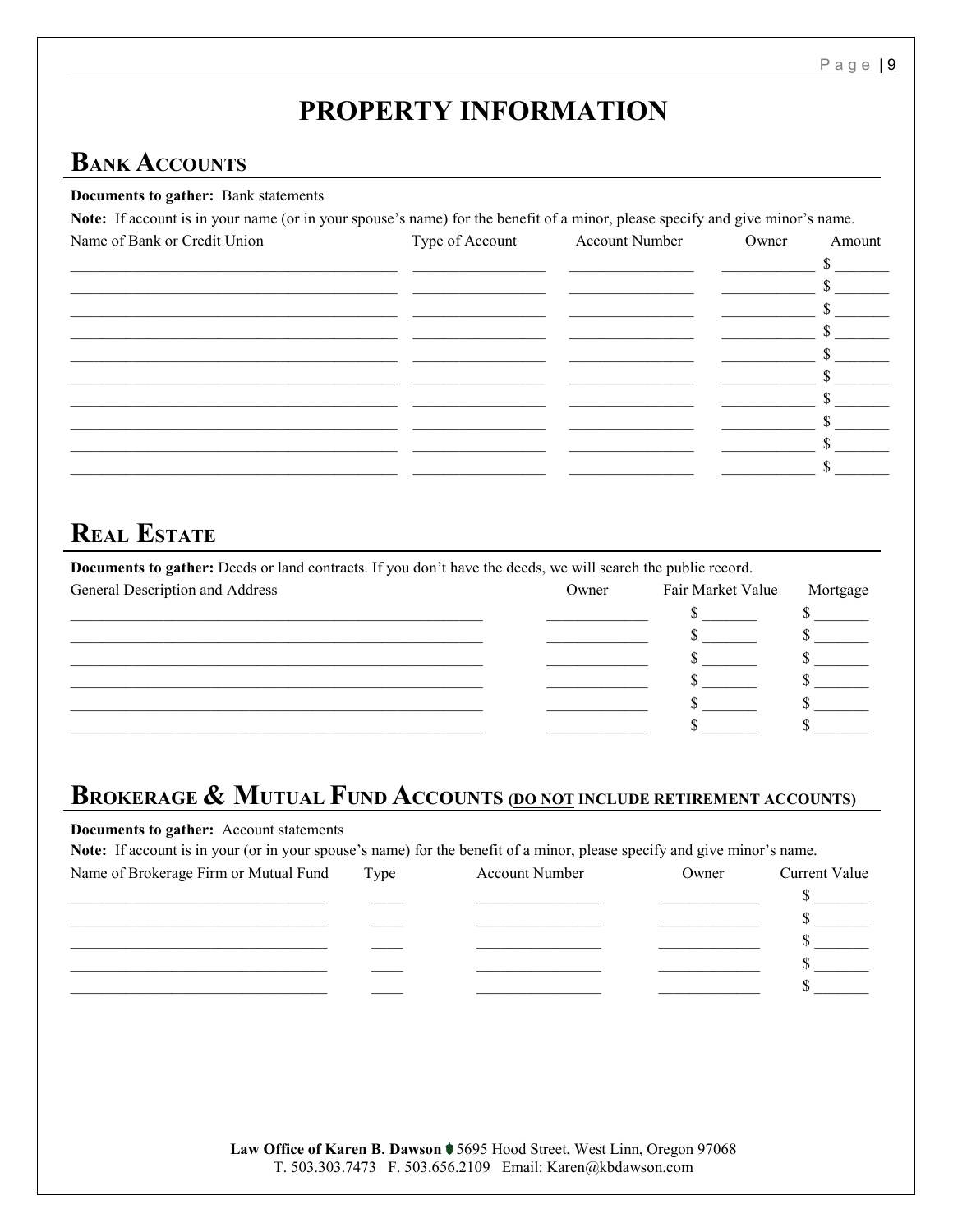## **529 COLLEGE SAVINGS PLANS** Owner Beneficiary Beneficiary Current Value \_\_\_\_\_\_\_\_\_\_\_\_\_\_\_\_\_\_\_\_\_\_\_\_\_\_\_\_\_\_\_\_\_ \_\_\_\_\_\_\_\_\_\_\_\_\_\_\_\_\_\_\_\_\_\_\_\_\_\_\_\_\_\_ \$ \_\_\_\_\_\_\_  $\frac{\sqrt{2}}{2}$  $\sim$  . The contract of the contract of the contract of the contract of the contract of  $\sim$ **HSA HEALTH SAVINGS ACCOUNTS** Owner **Beneficiary** Beneficiary Current Value  $\frac{\sqrt{2}}{2}$ \_\_\_\_\_\_\_\_\_\_\_\_\_\_\_\_\_\_\_\_\_\_\_\_\_\_\_\_\_\_\_\_\_ \_\_\_\_\_\_\_\_\_\_\_\_\_\_\_\_\_\_\_\_\_\_\_\_\_\_\_\_\_\_ \$ \_\_\_\_\_\_\_ **STOCK & BOND CERTIFICATES (NOT IN A BROKERAGE ACCOUNT) Documents to gather:** Stock certificates or statements Company Owner Number Fair Market of Shares Value \_\_\_\_\_\_\_\_\_\_\_\_\_\_\_\_\_\_\_\_\_\_\_\_\_\_\_\_\_\_\_\_\_\_\_\_\_\_\_\_\_\_\_\_\_ \_\_\_\_\_\_\_\_\_\_\_\_\_ \_\_\_\_\_ \$ \_\_\_\_\_\_\_ \_\_\_\_\_\_\_\_\_\_\_\_\_\_\_\_\_\_\_\_\_\_\_\_\_\_\_\_\_\_\_\_\_\_\_\_\_\_\_\_\_\_\_\_\_ \_\_\_\_\_\_\_\_\_\_\_\_\_ \_\_\_\_\_ \$ \_\_\_\_\_\_\_ \_\_\_\_\_\_\_\_\_\_\_\_\_\_\_\_\_\_\_\_\_\_\_\_\_\_\_\_\_\_\_\_\_\_\_\_\_\_\_\_\_\_\_\_\_ \_\_\_\_\_\_\_\_\_\_\_\_\_ \_\_\_\_\_ \$ \_\_\_\_\_\_\_ **STOCK OPTIONS** ISO/NQSO Company Owner Number Strike Current of Shares Price Stock Price \_\_\_\_\_\_\_\_\_ \_\_\_\_\_\_\_\_\_\_\_\_\_\_\_\_\_\_\_\_\_\_\_\_\_\_\_\_\_\_ \_\_\_\_\_\_\_\_\_\_\_\_\_ \_\_\_\_\_\_\_ \$ \_\_\_\_\_\_\_ \$ \_\_\_\_\_\_\_ \_\_\_\_\_\_\_\_\_ \_\_\_\_\_\_\_\_\_\_\_\_\_\_\_\_\_\_\_\_\_\_\_\_\_\_\_\_\_\_ \_\_\_\_\_\_\_\_\_\_\_\_\_ \_\_\_\_\_\_\_ \$ \_\_\_\_\_\_\_ \$ \_\_\_\_\_\_\_ **MORTGAGES OR PROMISSORY NOTES PAYABLE TO YOU Documents to gather:** Promissory note, written contract, or other documents creating right to receive payment. Name of Debtor **Date Due** Date Due Owed To Dayment Current Balance (per mo/yr) \_\_\_\_\_\_\_\_\_\_\_\_\_\_\_\_\_\_\_\_\_\_\_\_\_\_\_\_\_\_\_\_\_\_\_ \_\_\_\_\_\_\_ \_\_\_\_\_\_\_\_\_\_\_\_\_ \$ \_\_\_\_\_\_\_ \$ \_\_\_\_\_\_\_ \_\_\_\_\_\_\_\_\_\_\_\_\_\_\_\_\_\_\_\_\_\_\_\_\_\_\_\_\_\_\_\_\_\_\_ \_\_\_\_\_\_\_ \_\_\_\_\_\_\_\_\_\_\_\_\_ \$ \_\_\_\_\_\_\_ \$ \_\_\_\_\_\_\_ **ANTICIPATED INHERITANCE, GIFT or LAWSUIT JUDGEMENT** Gifts or inheritances that you expect to receive at some time in the future; or monies that you anticipate receiving through a judgment in a lawsuit. \_\_\_\_\_\_\_\_\_\_\_\_\_\_\_\_\_\_\_\_\_\_\_\_\_\_\_\_\_\_\_\_\_\_\_\_\_\_\_\_\_\_\_\_\_\_\_\_\_\_\_\_\_\_\_\_\_\_\_\_\_\_\_\_\_\_\_\_\_\_\_\_\_\_\_\_\_\_\_\_\_\_\_\_\_\_\_\_ \$ \_\_\_\_\_\_\_

 $\sim$  5  $-$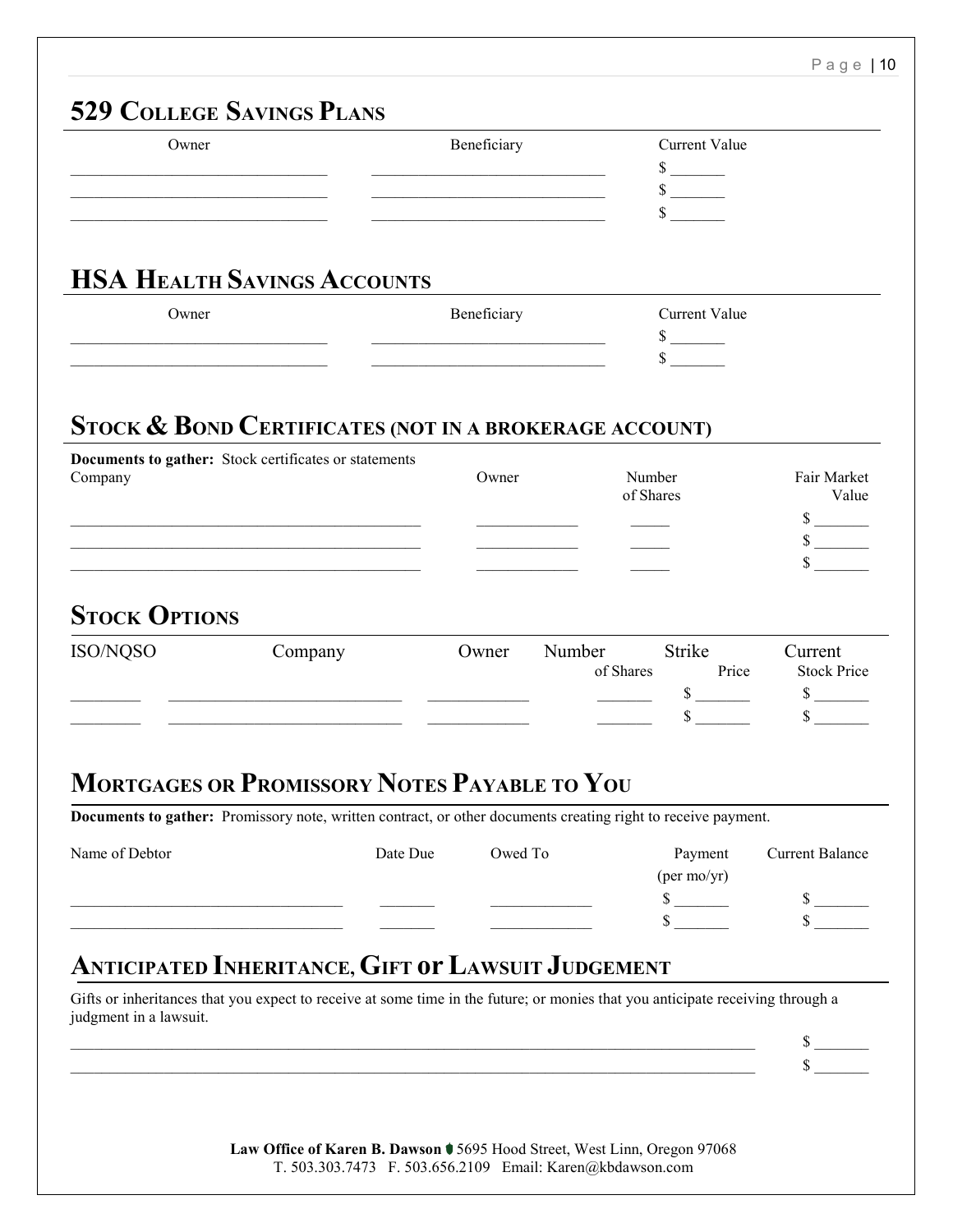\_\_\_\_\_\_\_\_\_\_\_\_\_\_\_\_\_\_\_\_\_\_\_\_\_\_\_\_\_\_\_\_\_\_\_\_\_\_\_\_\_\_\_\_\_\_\_\_\_\_\_\_\_\_\_\_\_\_\_\_\_\_\_\_\_\_\_\_\_\_\_\_ \_\_\_\_\_\_\_\_\_\_\_\_\_ \$ \_\_\_\_\_\_\_

 $\overline{\phantom{a}}$   $\overline{\phantom{a}}$   $\overline{\phantom{a}}$   $\overline{\phantom{a}}$   $\overline{\phantom{a}}$ 

## **PARTNERSHIP & LLC INTERESTS**

**Documents to gather:** Partnership or LLC agreement, certificate of partnership, or any documents you signed when purchasing the partnership/LLC interest. Important: bring your buy/sell agreement if you have one.

| Partnership Name | Percentage Owned   |                        | Owner | Net Value |  |
|------------------|--------------------|------------------------|-------|-----------|--|
|                  | General<br>Partner | Ltd Partner/<br>Member |       |           |  |
|                  | $\frac{0}{0}$      | $\frac{0}{0}$          |       |           |  |
|                  | $\frac{0}{0}$      | $^{0}/_{0}$            |       |           |  |
|                  | $\frac{0}{0}$      | $^{0}/_{0}$            |       |           |  |
|                  | $\frac{0}{0}$      | $^{0}/_{0}$            |       |           |  |

## **CORPORATE BUSINESS INTERESTS**

**Documents to gather:** Stock certificates

| Company |                               | Number Buy/Sell Percentage Owner | Net Value |
|---------|-------------------------------|----------------------------------|-----------|
|         | of shares Agreement Ownership |                                  |           |
|         | (Y/N)                         |                                  |           |
|         |                               | $\%$                             |           |
|         |                               | $\%$                             |           |
|         |                               | $\%$                             |           |
|         |                               | $\frac{0}{0}$                    |           |

### **SOLE PROPRIETORSHIPS**

| Name of Business | Description of Business | Owner | Value |
|------------------|-------------------------|-------|-------|
|                  |                         |       |       |
|                  |                         |       |       |

## **FARM & RANCH INTERESTS (ENTER LAND VALUES IN REAL ESTATE)**

**Type:** Livestock, machinery, leases and all business assets. If your farm or ranch operation is owned by a corporation, partnership, or LLC, enter it in the appropriate section. If it is in your name, enter it here. Describe each asset. Type **Owner** Value

| Law Office of Karen B. Dawson $\blacklozenge$ 5695 Hood Street, West Linn, Oregon 97068 |                                                           |  |
|-----------------------------------------------------------------------------------------|-----------------------------------------------------------|--|
|                                                                                         | T. 503.303.7473 F. 503.656.2109 Email: Karen@kbdawson.com |  |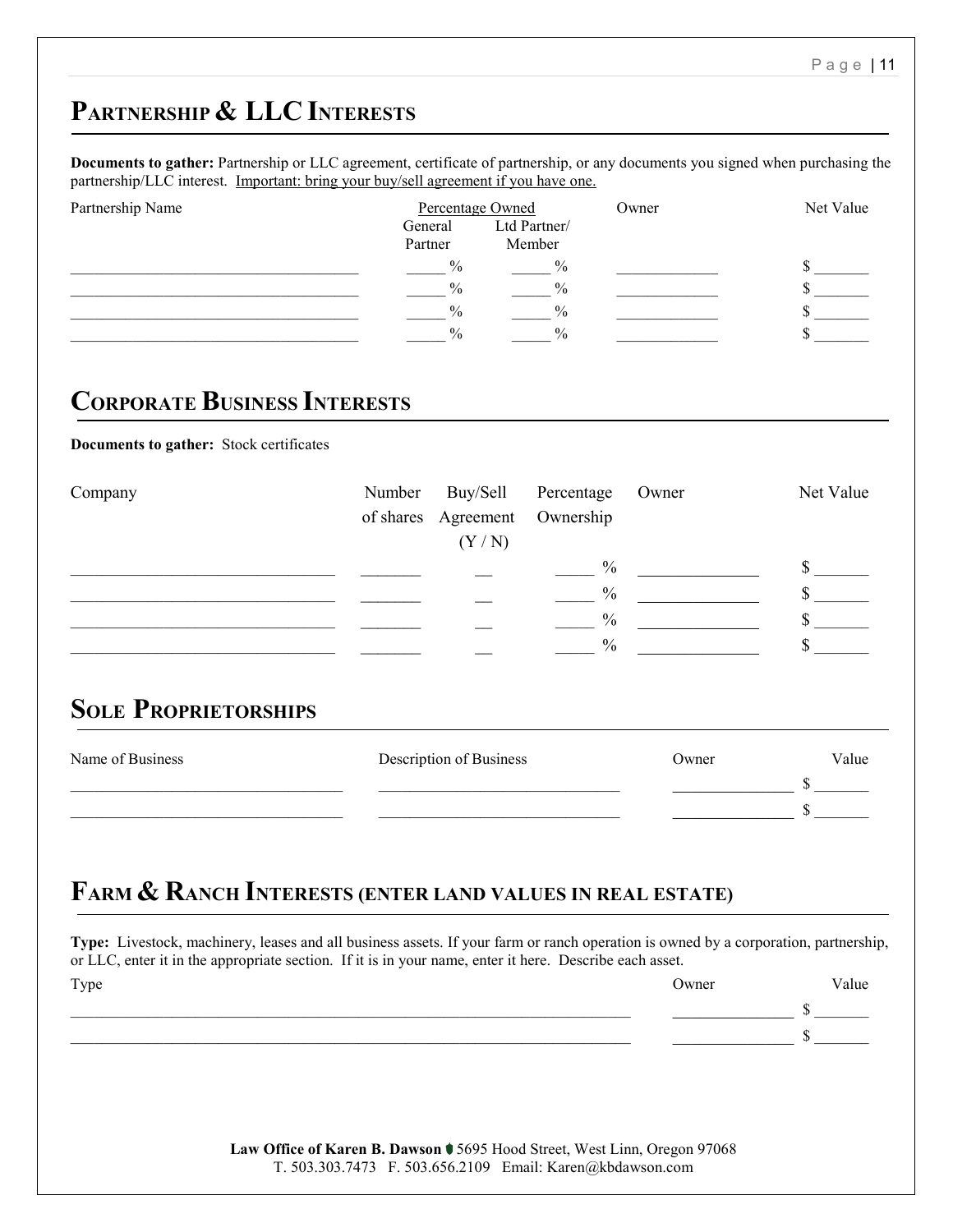## **RETIREMENT ACCOUNTS**

**Type:** Pension "P", Profit Sharing "PS", IRA, SIMPLE IRA, SEP, 401(K), Roth **Documents to gather:** Statements and confirmations of beneficiary designations.

| Type | Owner | Company | Beneficiary                                                                                                          | $\%$ Vested   | Value |
|------|-------|---------|----------------------------------------------------------------------------------------------------------------------|---------------|-------|
|      |       |         | <u> 1980 - Jan James James Alemania, martin alemaniar alemaniar alemaniar alemaniar alemaniar alemaniar alemania</u> | $\frac{0}{0}$ | \$    |
|      |       |         |                                                                                                                      | $\frac{0}{0}$ | \$    |
|      |       |         |                                                                                                                      | $\frac{0}{0}$ | \$    |
|      |       |         |                                                                                                                      | $\frac{0}{0}$ | \$    |
|      |       |         |                                                                                                                      | $\frac{0}{0}$ | \$    |
|      |       |         |                                                                                                                      | $\frac{0}{0}$ | \$    |
|      |       |         |                                                                                                                      | $\frac{0}{0}$ | \$    |
|      |       |         |                                                                                                                      | $\%$          | \$    |
|      |       |         |                                                                                                                      | $\frac{0}{0}$ | \$    |
|      |       |         |                                                                                                                      | $\frac{0}{0}$ | \$    |
|      |       |         |                                                                                                                      | $\frac{0}{0}$ | \$    |
|      |       |         |                                                                                                                      | $\frac{0}{0}$ | \$    |
|      |       |         |                                                                                                                      | $\frac{0}{0}$ | \$    |
|      |       |         |                                                                                                                      | $\frac{0}{0}$ | \$    |
|      |       |         |                                                                                                                      | $\frac{0}{0}$ | \$    |

## **YOUR ANNUAL INCOME**

| <b>Total Income</b>                       |  |
|-------------------------------------------|--|
| Other Income                              |  |
| Income from Trust Distributions           |  |
| Social Security                           |  |
| Withdrawals from Retirement and Annuities |  |
| Rental Income                             |  |
| Interest / Dividend Income                |  |
| <b>Commissions and Bonuses</b>            |  |
| Your W-2 Wages Per Year                   |  |

## **YOUR SPOUSE'S ANNUAL INCOME**

| W-2 Wages Per Year                        |  |
|-------------------------------------------|--|
| Commissions and Bonuses                   |  |
| Interest / Dividend Income                |  |
| Rental Income                             |  |
| Withdrawals from Retirement and Annuities |  |
| Social Security                           |  |
| Income from Trust Distributions           |  |
| Other Income                              |  |
|                                           |  |

#### **Total Income \$** \_\_\_\_\_\_\_\_\_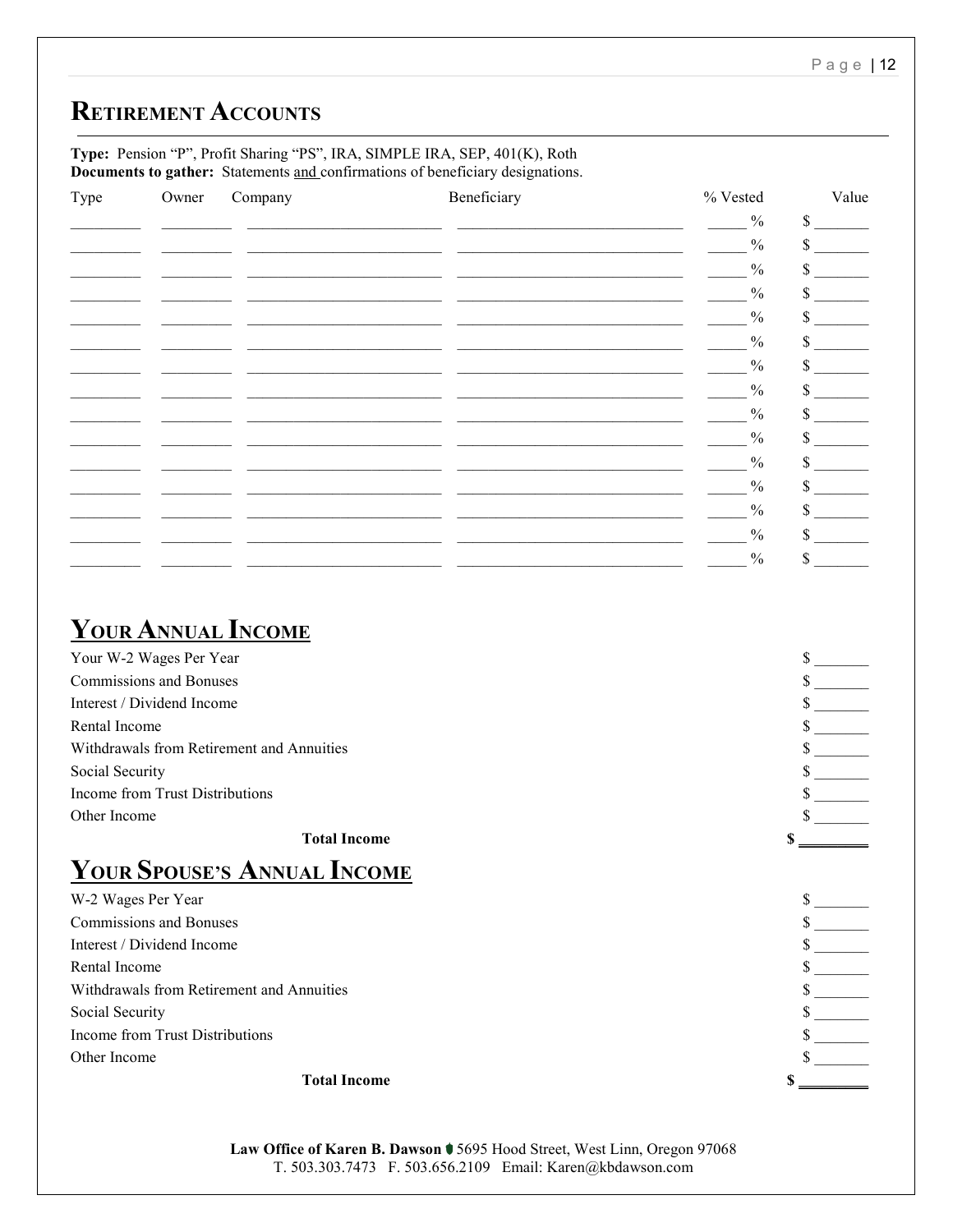#### **DIGITAL ASSETS**

**Type:** Personal digital property with monetary value. This may include: digital or alternative cryptocurrencies, domain names, virtual property, and websites or blogs that generate revenue for you.

| Description of Asset                                              | Owner | Value |
|-------------------------------------------------------------------|-------|-------|
|                                                                   |       |       |
|                                                                   |       |       |
|                                                                   |       |       |
|                                                                   |       |       |
| $\mathbf{I}_{\text{MTPIT}}$ i powill $\mathbf{D}_{\text{DOPPPT}}$ |       |       |

#### **INTELLECTUAL PROPERTY**

**Type:** Personal intellectual property with monetary value. This may include musical compositions, published literature, artworks, inventions, patents, architectural designs, etc. *(indicate type below and give an estimated value)*

| Description of Asset | Owner | Value |
|----------------------|-------|-------|
|                      |       |       |
|                      |       |       |
|                      |       |       |
|                      |       |       |
|                      |       |       |
|                      |       |       |

## **SIGNIFICANT PERSONAL PROPERTY**

**Type:** Major personal effects such as motor vehicles, boats, jewelry, artwork, collections, antiques, firearms and all other valuable nonbusiness personal property *(indicate type below and give a lump sum value for miscellaneous, less valuable items)*

| Type | Owner | Value |
|------|-------|-------|
|      |       |       |
|      |       |       |
|      |       |       |
|      |       |       |
|      |       |       |
|      |       |       |

## **OIL, GAS & MINERAL INTERESTS**

**Type:** Lease, overriding royalty, fee mineral estate, working interest, pooling agreement, etc. **Documents to gather:** Lease agreement, deed, royalty agreement, farm out agreement, pooling agreement or other agreement you signed to create your oil, gas or mineral interest.

| Type | Owner | Value |
|------|-------|-------|
|      |       |       |
|      |       |       |
|      |       |       |
|      |       |       |

**Law Office of Karen B. Dawson** 5695 Hood Street, West Linn, Oregon 97068 T. 503.303.7473 F. 503.656.2109 Email: Karen@kbdawson.com